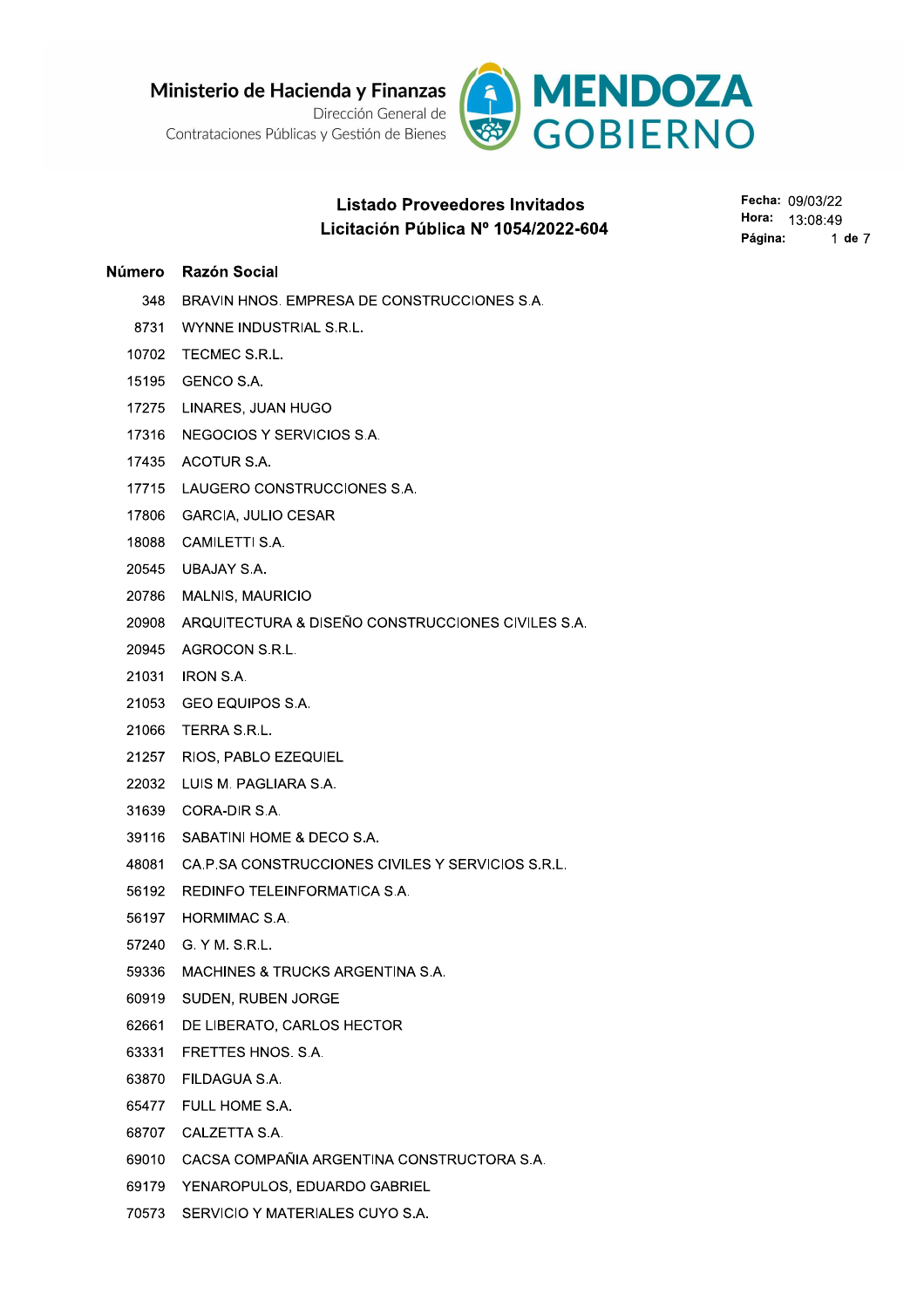Ministerio de Hacienda y Finanzas

Dirección General de Contrataciones Públicas y Gestión de Bienes



# **Listado Proveedores Invitados** Licitación Pública Nº 1054/2022-604

Fecha: 09/03/22 Hora: 13:08:49 Página: 2 de 7

# Número Razón Social 73120 CONYSER S.A.

- 73318 BELINSKY, SEBASTIAN EDUARDO
- 74029 ALMARZA S.A.
- 79256 FREEWAY S.A.
- 79659 PATIÑO, ANIBAL ALFREDO
- 82186 GRUPO CUYO S.A.
- 83074 CONSTRUCTORA SAN JOSE S.R.L.
- 84028 AYFRA S.R.L.
- 85601 TITULIZAR S.A.
- 91613 GRIPPI LUNA CONSTRUCCIONES CIVILES S.R.L.
- 92553 SAIGRO S.A.
- 92999 S.A. BUCCOLINI C.I.F.I.A.
- 93396 SERVICIO TOTAL S.R.L.
- 94007 SENDRA, MARTIN EDGARDO
- 95845 SUMINISTROS ALIMENTICIOS S.A.
- 97569 SOLIS S.A.
- 97626 COEF S.A.
- 98444 CE.BE.CO. S.A.
- 98544 DISPRO S.A.
- 99104 INDUSTRIAS METALURGICAS J.L.R SRL
- 103253 DELICIO, SERGIO ALEJANDRO
- 104232 GRUPO MENDOTEC S.A.
- 104393 RODRIGUEZ, JESUS DAVID
- 104427 HIELEN S.R.L.
- 104996 OBRAS ANDINAS S.A.
- 105650 APOLO SUR S.A.
- 105664 EDGARDO PEREZ S.A.
- 106804 RED CORDOBA S.A.
- 107307 ING & CONSTRUCCIONES S.R.L.
- 107942 S.R.D. S.R.L.
- 108410 RIO PAIMUN S.A.
- 110784 ECUR S.A.
- 111421 MOLINA, CLAUDIO ESTEBAN
- 112048 PISPER S.A.
- 112733 KRAFT CONSTRUCTORA S.R.L.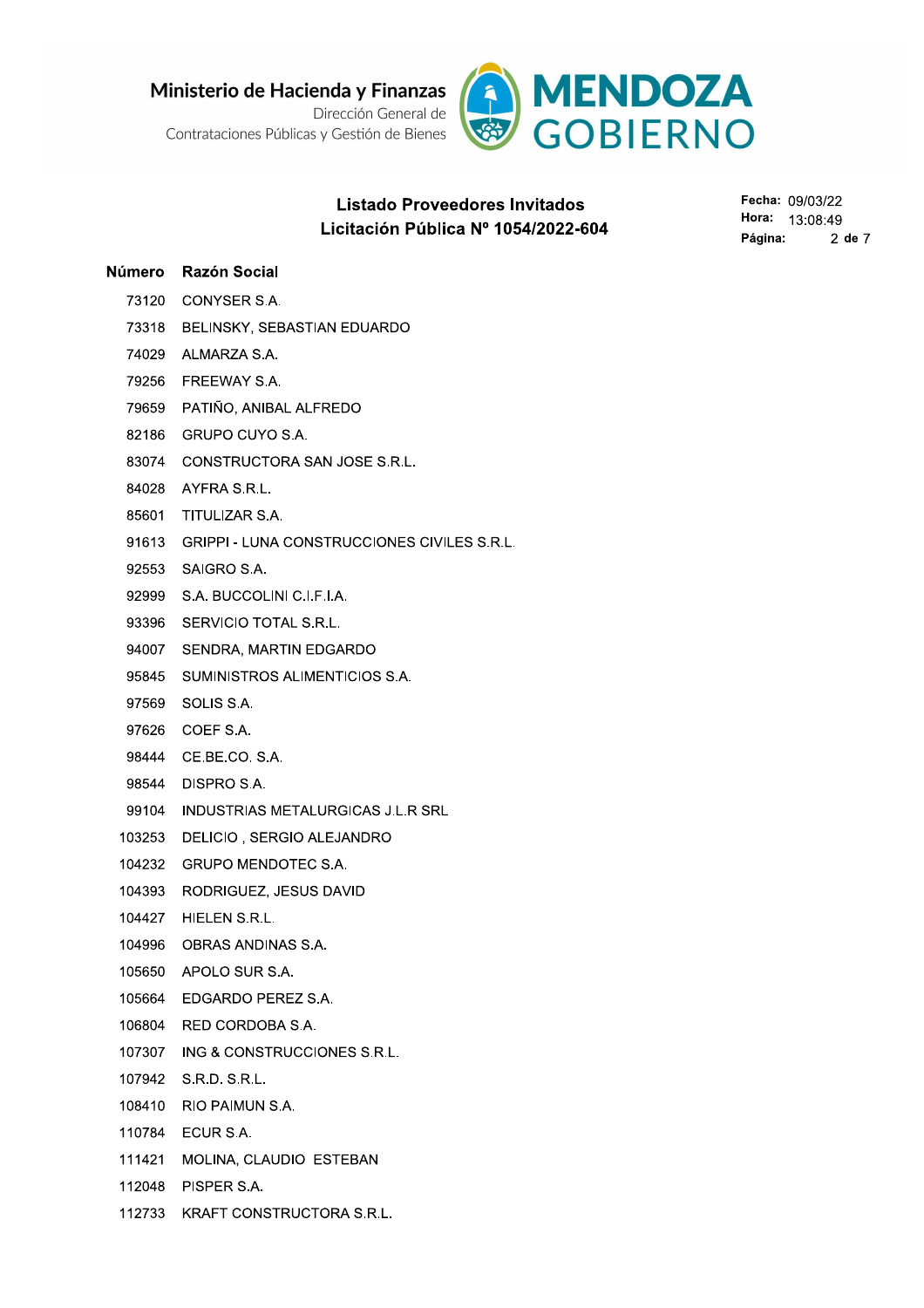

# Listado Proveedores Invitados !"!# \$% &

- 
- 
- 
- 
- 
- 
- 
- 
- 
- 
- 
- 
- 
- 
- 
- 
- 
- 
- 
- 
- 
- 
- 
- 
- 
- 
- 
- 
- 
- 
- 
- 
- 
- 
-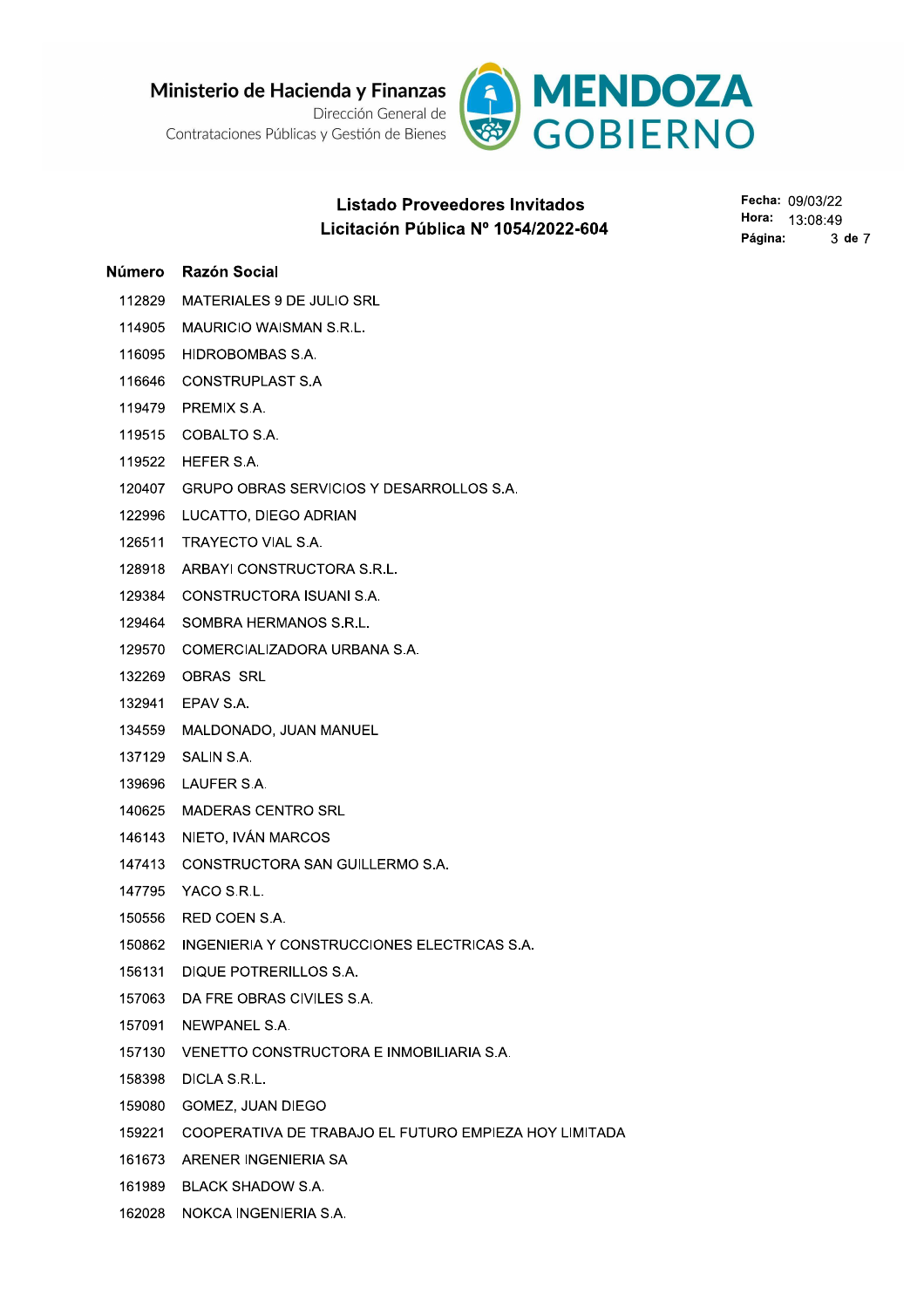Ministerio de Hacienda y Finanzas

Dirección General de Contrataciones Públicas y Gestión de Bienes



# **Listado Proveedores Invitados** Licitación Pública Nº 1054/2022-604

Fecha: 09/03/22 Hora: 13:08:49 Página: 4 de 7

### Número Razón Social

- 169199 CUYO MINERALES S.R.L.
- 170350 FERNANDEZ, RAMIRO ADRIAN
- 173717 ZUCCHELLI S.A.
- 174800 RIBRON S.A.
- 175345 GUIDOLIN, ANGEL VALENTIN
- 175850 INDUSTRIAS ELECTRICA Y ELECTRONICA S.A.
- 182283 BORTEL S.A.
- 182600 CARFON S.A.
- 182907 CHAVEZ MAJSUM, RAUL ALFREDO
- 183603 VAKFI S.R.L.
- 183749 VITTEC INGENIERIA S.A.
- 184250 P&S DIAMANTE S.A.
- 184377 AGRO PARRA SRL
- 185201 GIS OBRAS Y SERVICIOS S.A.
- 185367 PROFIX S.A.
- 186731 MARCHETTI, LUIS ALBERTO
- 188582 DAMPAL S.A.
- 189048 DE BENEDECTIS ABAURRE, WALTER ADRIAN
- 189314 ASTORIAS CONSTRUCCIONES CIVILES S.A.
- 189467 BKDB S.R.L.
- 189609 CANANDES S.A.
- 189671 NIORT S.A.
- 190052 CONSULTORES DE EMPRESAS DIVISION SERVICIOS S.R.L.
- 190220 BANCALARI, EDGARDO JOAQUÍN
- 190672 ESTRUCTURAS OESTE S.A.
- 190823 DHB INGENIERIA, PROYECTOS, OBRAS Y SERVICIOS S.A.
- 190868 SEVILLANO MÉNDEZ, LUCIANO MARTÍN
- 191449 LUIFRAN S.A.
- 192786 SEYLO S.A.
- 193556 PEÑALOZA GONZALEZ, FEDERICO DANIEL
- 194369 SIDERCHAP S.A.
- 194908 GUERRERO MARUN, ALEJANDRO ARIEL
- 195667 ECO CUYUM S.A.
- 197513 VINXO CRUZ SRL
- 197517 COMERCIAL CALISE S.A.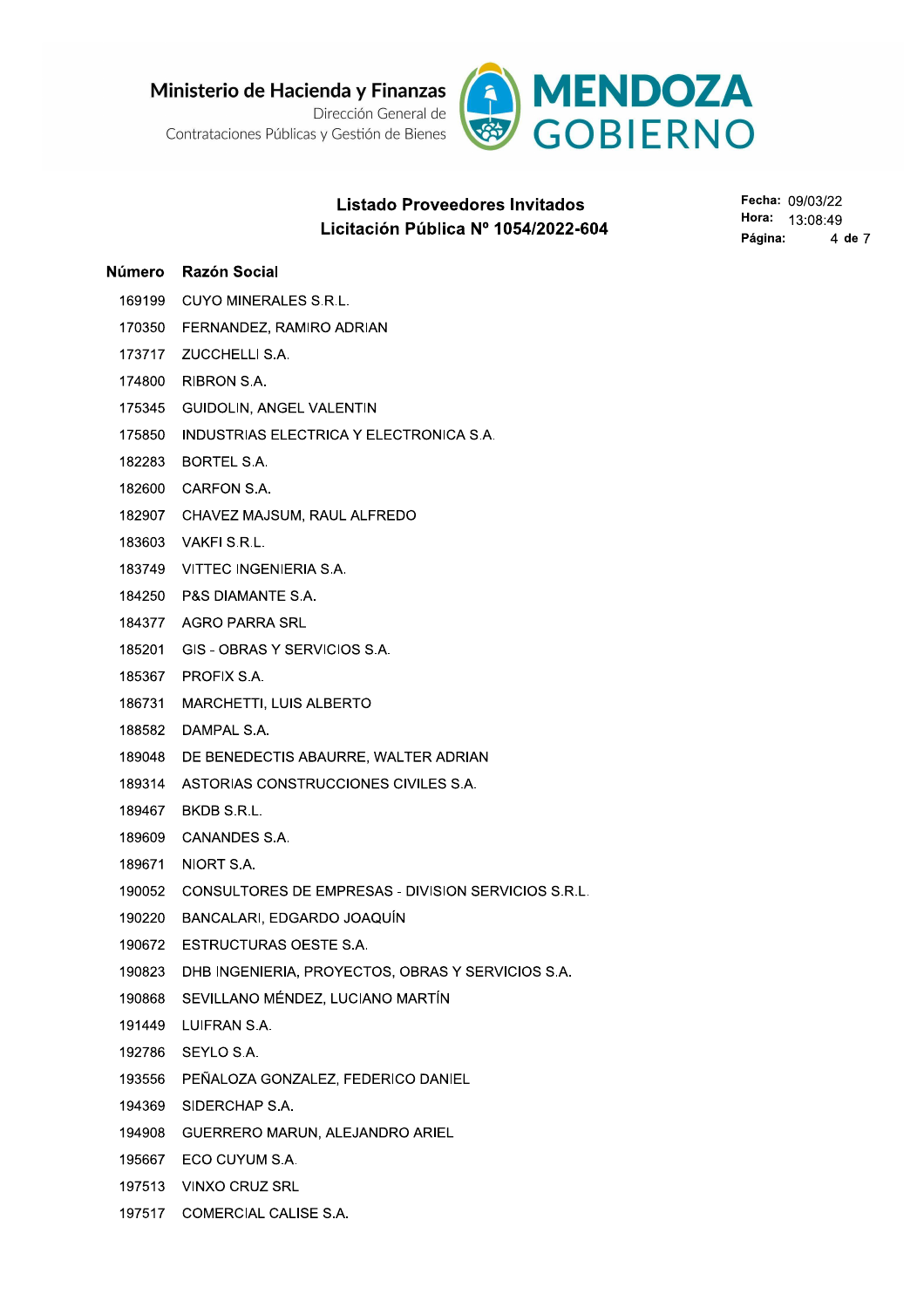Ministerio de Hacienda y Finanzas



# Listado Proveedores Invitados Listado Proveedores Invitados<br>
Listado Proveedores Invitados<br>
197680 CONSTRUCCIONES INDUSTRIALES COMERCIALES Y CIVILES S.A.<br>
198964 FERNANDEZ, ANGELA ELIZABETH<br>
198964 FERNANDEZ, ANGELA ELIZABETH<br>
1980720 ALAMBRAR S.A.<br>
19

- 
- 
- 
- 
- 
- 
- 
- 
- 
- 
- 
- 
- 
- 
- 
- 
- 
- 
- 
- 
- 
- 
- 
- 
- 
- 
- 213130 8 ACEQUIAS S.A.
- 213234 ECO CLEAN SAS
- 212635 BORDA, GUILLERMO HUMBERTO<br>
213126 ASAS MICUNA S.A.S.<br>
213130 8 ACEQUIAS S.A.<br>
213234 ECO CLEAN SAS<br>
213585 POSTIGO CABALLERO, LUCIANO TOMAS<br>
213777 GUERRA CONSTRUCCIONES SAS<br>
213794 VIARQ S.A.<br>
214081 HIJOS MENORES
	-
	-
	-
	-
	-
	-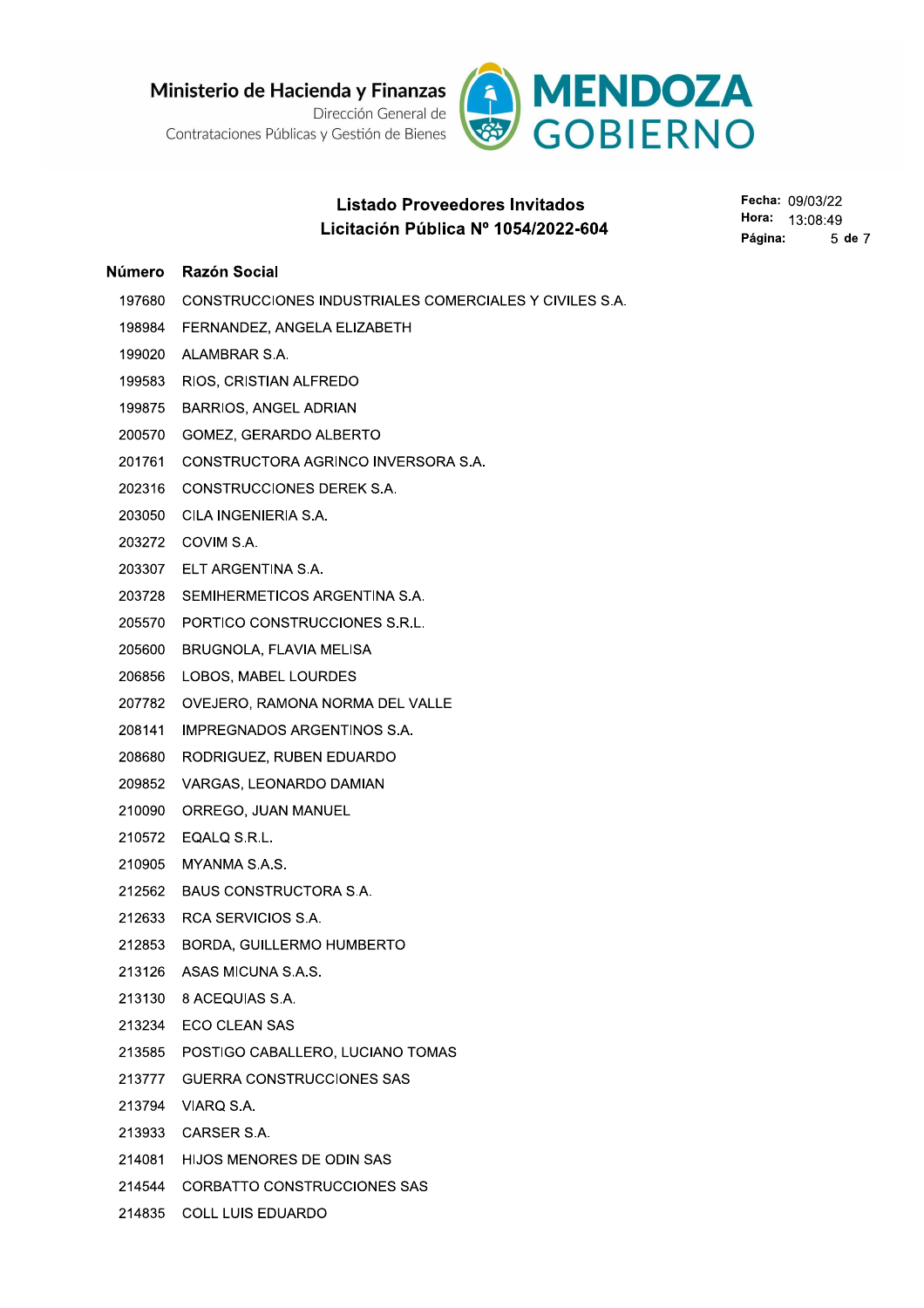Ministerio de Hacienda y Finanzas Dirección General de

Contrataciones Públicas y Gestión de Bienes



# **Listado Proveedores Invitados** Licitación Pública Nº 1054/2022-604

Fecha: 09/03/22 Hora: 13:08:49 Página: 6 de 7

### Número Razón Social

- 215237 GIUNGI INGENIERIA S.A.S.
- 215566 LEIVA SILIPRANDI CONSTRUCCIONES CIVILES S.A.S.
- 215975 INGSE S.A.
- 216162 CONSCO S.A.
- 216399 GIUMET SRL
- 217290 ZASIAR S.A.
- 217776 GIMAR SA
- 217947 TRIA SAS
- 217948 GRUPO LUMAN SAS
- 218017 GSA CORP SA
- 218131 ORGANIZACION TINDARI S.A.S
- 218383 PUENINCA S.A.
- 218808 DHAP60 SAS
- 218856 BLOY OBRAS SA
- 219063 GALOVICHE PARODI. PABLO NICOLAS
- 221242 TRANS ARIDOS S.A.
- 221246 FAYPON SERVICIOS SAS
- 221421 TRIND S.A.
- 221681 GRUPO ZEBRA SAS
- 221708 CUATRO PAREDES S.A
- 221797 LOYOLA, CRISTIAN RICARDO
- 221799 FUSION SA
- 221942 CABRERA, GERMAN
- 222247 COBESA CONSTRUCTORA SAS
- 222249 ALEF S.R.L. CAPSA S.R.L. CEBECO S.A. IPV 02/2021 UT
- 222562 FUSION CLOUD TRADING S.A.S.
- 222624 CABRERA, AMERICO MAURICIO
- 222661 U.R.B CONSTRUCCIONES CIVILES S.A
- 222786 SERVICIO INTEGRAL INGENIERÍA Y OBRA SAS
- 223139 TRESELEC SAS
- 223334 DISECON CONSTRUCCIONES SAS
- 223539 ADINPRO S.A.S
- 223543 SOSA, ALDO ARIEL
- 223669 ZWART SAS
- 223707 DESARROLLOS GYC S.A.S.